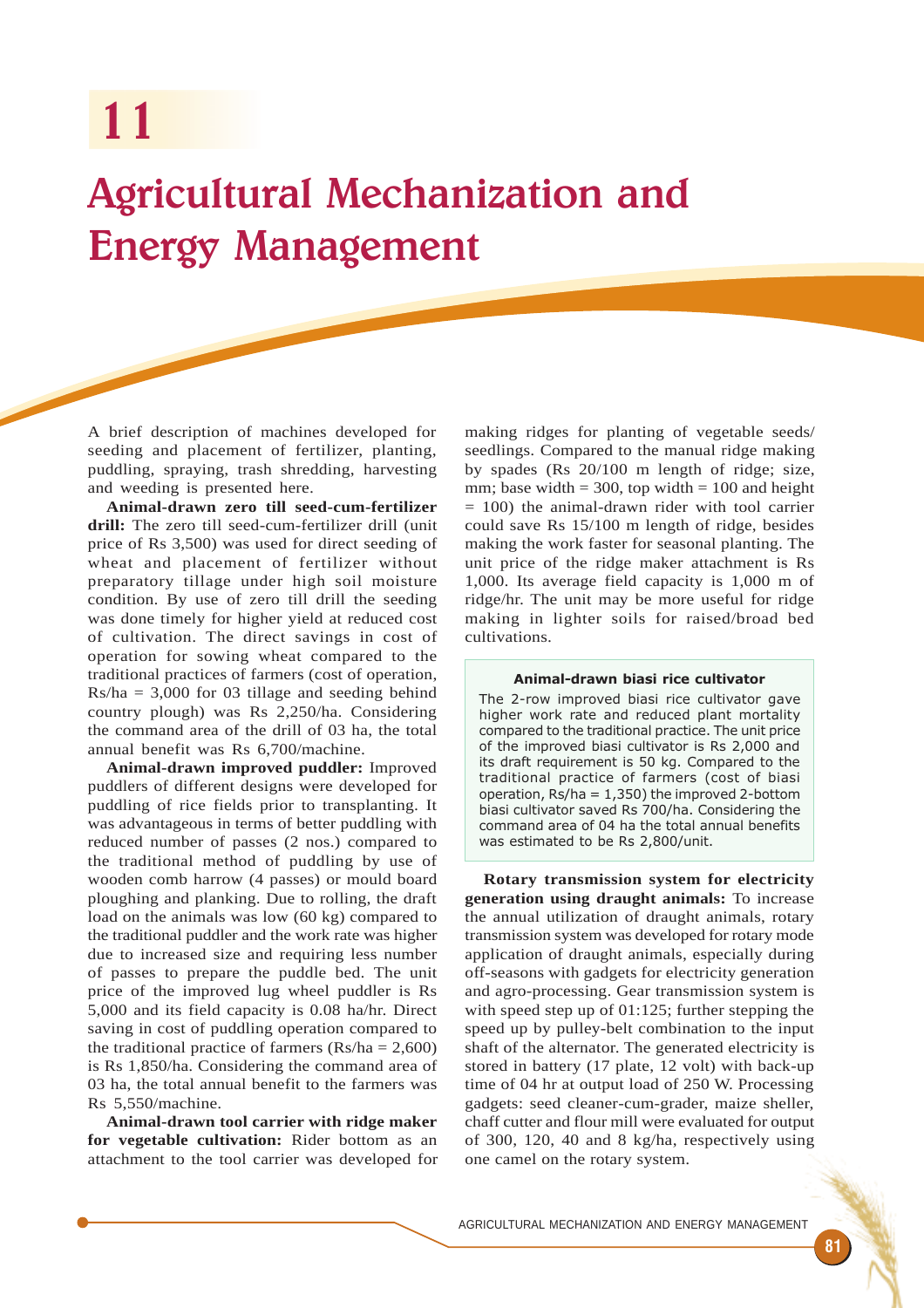A camel power-based rotary complex for electricity generation and agro-processing was established at the NRCC, Bikaner for further testing and demonstration.

**Package of matching equipment for donkeys:** A package of improved equipment matching the power output of large white Kathiawad breed donkeys (body weight  $= 150$  kg and pulling capacity = 30% of body weight) was developed for field operation and transport. The package includes harness, iron plough, blade harrow, 2 row seed drill, blade hoe, 2-wheel steel cart and agro-processing gadgets (chaff cutter, caster decorticator and winnower) for operation in rotary mode.

A set of donkey-drawn implements with modified harness (modified Balram plough blade harrow, blade hoe, 2-row seed drill, seckon type harness with yoke, breast-cum-shoulder harness and single donkey steel cart) was supplied to NRC on Equines, Hisar for further testing and demonstration for use by farmers in light soils.

**Rotary nozzles for tractor-operated sprayer for mango orchard:** Rotary nozzles for mango orchard was developed. These nozzles were tested in the lab as well as in fields. The nozzles provide effective spraying, reduce loss of pesticide, cover large area of plant canopy and found effective in proper and even placement of pesticides. Field testing of tractor-operated Tycoon sprayer equipped with rotary nozzles was conducted for spraying operation in mango orchards.

**Chopper type tynes for power tiller rotavator for sugarcane trash shredding:** Handling of sugarcane trash and its incorporation in the soil is a big problem. Hence, chopper type tynes were developed for power tiller rotavator for sugarcane trash shredding. When L-shaped tynes are used for sugarcane trash shredding, entanglement of trash around the rotavator shaft is observed. The normal angle for L-shaped tynes is  $118^\circ$  +/-2° which was changed to  $160^{\circ}$  –  $180^{\circ}$  to make it chopper type tynes. Field trials of power tiller rotavator equipped with chopper type tynes were conducted as per BIS/RNAM test code on an area of above 2 ha. Effective field capacity of power tiller rotavator equipped with chopper type tynes was observed to be 0.065 – 0.085 ha/hr with 66.60 – 82.27% field efficiency. Operating cost was observed to be in the range of Rs 977 – 1,314/ha. Significant reduction in sugarcane trash size was observed in both field trials.

**Self-propelled lucerne harvester:** A walking type self-propelled lucerne harvester was developed. It consists of a gearbox and cutter bar. Cutter bar is bi-directional reciprocating type made from high carbon steel. Length of stroke for cutter bar is 25 mm and effective width of cutter bar is 860 mm. A man can walk behind the machine with an average speed of 2 km/hr. The recommended speed ratio of the average cutter bar speed to the forward speed of machine is 1.3 : 1.4. Two wheels are used for transportation purpose. The ground wheels drive the reel of the harvester. Ground drive provides the desirable feature of maintaining a constant speed ratio between peripheral speed and forward speed. The effective field capacity was found to be 0.113 ha/ hr and field efficiency was noted as 70–75%. The average cost of operation was found to be Rs 850/ha as against Rs 1,770/ha by conventional method, giving a net saving of 52% in cost and 90% in time.

**Tractor-operated vegetable transplanter for brinjal, cauliflower and tomato:** A 2-row tractoroperated vegetable transplanter with picker wheel type metering mechanism was developed for transplanting seedlings of brinjal, cauliflower and tomato etc. It was modified to 3 rows to increase the capacity of the machine. The plant-to-plant spacing and row spacing in the modified machine can be adjusted to suit for transplanting requirements of different types of vegetables/crops. The plant-to-plant spacing in both the machines can be varied as 30, 45 and 60 cm by changing sprockets or number of fingers. Trials in chilli, cabbage, cauliflower, gobi sarson and brinjal indicated that the plant missing was about  $2 -$ 3.5% at a speed of about 0.8–1.0 km/hr depending upon the plant-to-plant spacing and skill of operator. The yield was at par with the traditional methods. The machine saves about 80–84% labour in comparison to manual planting depending on crop spacing. The approximate price of the machine is Rs 70,000.

**Tractor-operated rotary weeder:** A rotary weeder was developed, consisting of a main frame, gearbox, 3 rotary weeding blade assemblies, a square shaft for transmission of power from

## Tractor-mounted onion harvester-cumelevator

Onion harvester-cum-elevator was developed for digging onion and other root crops. It consists of a digger blade made from high carbon wearresistant steel. The width and thickness of the blade is 1,144 mm and 16 mm. The field capacity of the machine is 0.28, 0.24, and 0.21ha/hr when operated at speed of 2.78, 2.41 and 2.10 km/hr, respectively, whereas the damage is 1.98, 1.92 and less than 1.0%, respectively. The saving in labour ranged from 62 to 71%. Saving in cost of operation and labour for harvesting onion, carrot and garlic was 52.28, 46.71, 52.28% and 69.05, 59.29 and 69.05%, respectively as compared to manual harvesting. The approximate price of the machine is Rs 40,000.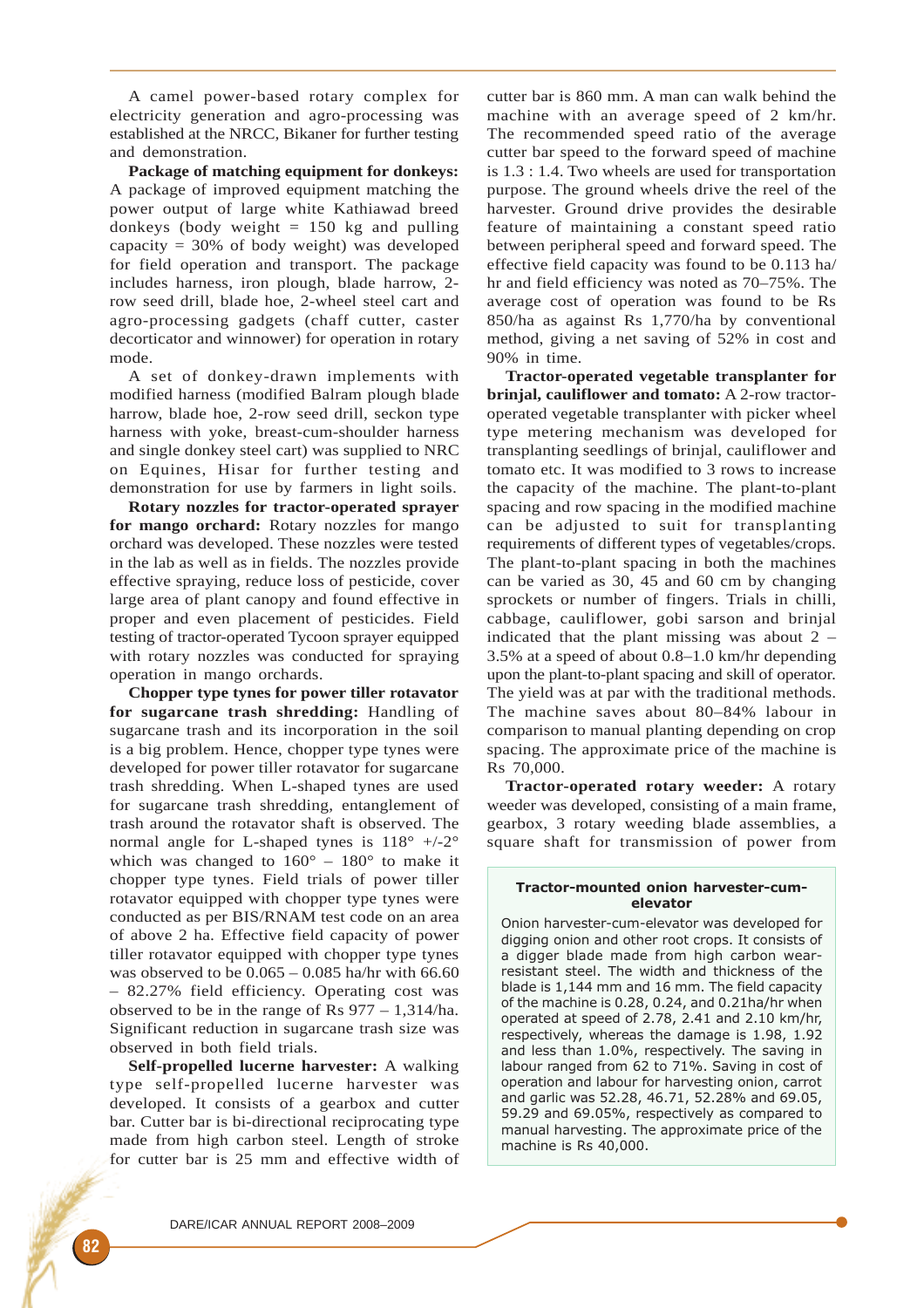gearbox to rotary assemblies and sets of sprockets and chains. A standard 3-point hitch arrangement has been provided to mount the frame to the tractor. Power from tractor PTO is transmitted to main square shaft through gearbox mounted on mainframe and set of sprockets and chain. The speed reduction from PTO to gearbox is 5:9. The machine was operated in more than 8.0 ha area on farmers' fields. It saves 54% labour and 74% cost of operation as compared to traditional method. The cost of the machine is about Rs 60,000.

**Farmyard manure spreader:** A 2-tonne capacity tractor-operated farmyard manure spreader was developed. It consists of manure spreading unit, feeding auger and slanting platform to convey the farmyard manure to the spreading unit. The field capacity and field efficiency of the machine were 0.34, 0.35, 0.36 ha/hr and 75, 76 and 74% at forward speeds of 2.25, 2.32 and 2.4 km/hr, respectively. Average width of application was 2.0 m. Manure application rate and uniformity of manure spreading increased with increase in flow/delivery rate of manure from the opening.

**Controlled traffic rotary no-till slit drill:** A 7-row (30 cm row spacing) controlled traffic rotary no-till slit drill for sowing of soybean under crop residue of wheat crop was developed. A modular seed box with furrow opener was directly mounted on rear frame of seed drill. The modular unit consists of primary and secondary seed hoppers and vertical rotor type seed metering system. The 180 mm diameter rotor picks the seed from secondary seed box and drops it in the seed delivery pipe. The flow of seeds from primary to secondary hopper is controlled through an adjustable seed delivery chute. Press wheels are provided in front for sowing under crop residue of wheat and rice.

**Manually-operated tool for de-suckering for hill banana:** A manually-operated banana desuckering tool was developed. The tool consists of a handle for pushing the scoop and a pipe to which a de-suckering scoop is attached at the end. A small footrest is provided on the pipe for applying additional force for penetration in the sucker zone. The tool is effective in removal of the unwanted suckers in hill banana.

**Desuckering and clump removal equipment for hill banana:** The prototype of banana clump removal equipment, developed earlier, was attached to the light weight power tiller and tested at farmers' field at Gobichettipalayam, Erode district, Tamil Nadu. The average time taken to remove the big clump in dry condition was 5 min. and only 30 sec. for small clump in wet conditions. Serrated blade is provided at the cutting edges of the screw for easy cutting of clump material.

**Raised bed maker-cum-planter-cumcultivator:** A customized raised bed maker-cum-



Desucking and clump removal equipment takes 5 min to remove big clump in dry condition and only 30 sec for small clump in wet condition

planter-cum-cultivator for field trials was developed. The machine consists of 3 toolbars; the ridgers are mounted on the front, cultivators on middle and planting units on the rear toolbar. The rear toolbar on which planting units are mounted can be detached for interculture operations. For planting operation, the spacing between ridgers can be adjusted according to tractor tread. The working width of the machine is 1,500

#### Mole plough for Vertisols

A mole plough was designed and evaluated for its performance at CIAE farm. The dimension of the mole plough includes a leg with  $1,000 \times 250$  $\times$  25 mm and a foot of 100 mm with 110 mm bullet diameter. The total weight of the plough was 85 kg. Since the mole drain formation depends on the soil physical properties, soil samples were collected in 3-day interval to form mole drains during optimum moisture content (22–26%), using liquid limit apparatus. The liquid limit of soils in the experimental plot was worked out as 47.81% and plastic limit was found to be 22.7%. Unit cost of mole plough is Rs 8,000.

An increase of above 50% soybean yield was observed in 2, 4 and 6 m mole drain spacings, over control. The drains are functional for the last 3 monsoon seasons. Output capacity was 0.28 ha/hr at 4 m drain spacing.

One labour was required for monitoring the pump used for draining out the collected water. Cost of operation of the mole plough at 2, 4 and 6 m drain spacings was Rs 3,182, 1,811 and 1,169/ha, respectively. The drains performed well continuously for the 3 seasons. The returns on the investment can be obtained in the first year of installation due to enhanced soybean yield. Increase in yield of soybean due to mole drainage is @ 3 q/ha. The increase in income was worked out Rs 3,000/ha/year.

ORP trials of the technology were successfully carried out at farmers' fields in the villages of Raisen and Bhopal districts.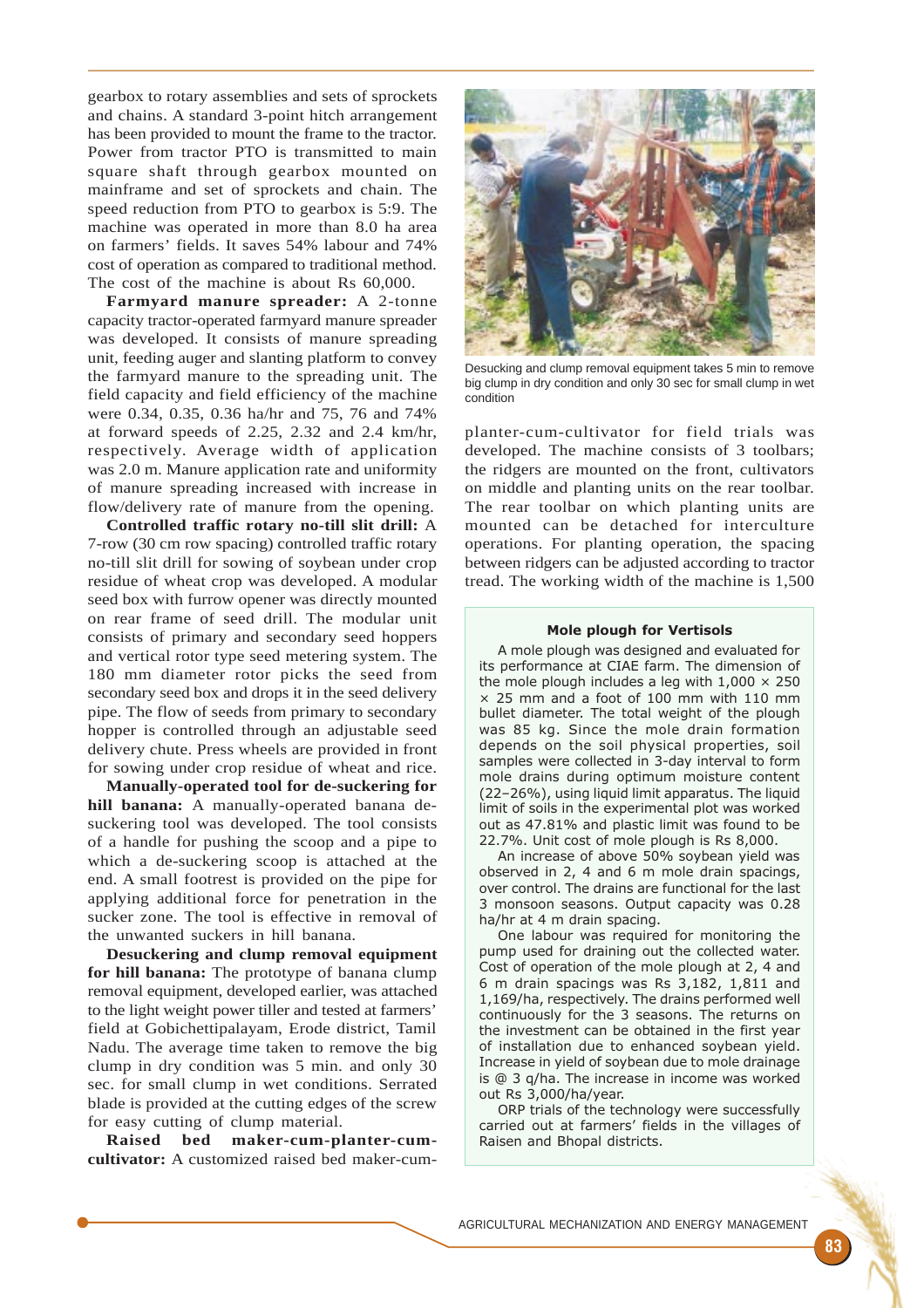mm. During planting operation, the ridgers make a raised bed on which seeds are placed by the modular planting units. The spacing between the rows can be adjusted and minimum spacing of 225 mm can be achieved. The machine can also be used for intercrop sowing. Each of the functional components is modular and can be adjusted as per the requirements. Two units of the machine have been supplied to ICRISAT for sowing of soybean in Raisen and Sagar districts.

**Energy saving control strategy for polyhouse environment under warm-humid climates:** To save energy, a strategy with combination of different systems, i.e. natural ventilation system, fan and pad evaporative cooling, fogging and shading was worked out. The study was conducted with a pipe framed polyhouse  $(16\text{r} \times 40\text{r})$  equipped with various cooling and controlling devices and operating systems like mechanized natural ventilation, exhaust fan, excelsior cooling pad, wind pump water delivery and micro tube irrigation system, microprocessor-based greenhouse controlling system, foggers cooling and different pumping units.

In January, ventilators may be kept closed during night time to take advantage of  $CO<sub>2</sub>$  enrichment. In February, ventilators may be kept open during 9AM–5PM and closed during off sunshine hours, however, suitable shading may also be used during peak sunshine hours, i.e. between 12 noon and 3 PM. In first fortnight of March, use of evaporative cooling and shading may help to reduce  $1 - 2$  hr evaporative cooling period. During second fortnight, use of shading with forced evaporative cooling methods bring down inside air temperature below optimum range (25±5°C). Natural ventilation is enough during night hours. In April, suitable night cooling is also needed in addition to shading with forced cooling during day hours. During May– June, forced cooling with shading is needed in the greenhouse to bring down the temperature within the good production range.

**Drainage technologies for crops sensitive to waterlogging in Vertisols:** Surface and sub-surface drainage (SSD) systems for maize and pigeonpea crops were designed using meteorological data of 20 years. The different kinds of SSD systems (SSD with filter, SSD - chimney with filter, combination of surface and SSD with filter and SSD without filter) were installed at 20 m drain spacing and 1.0 m depth with drainage sumpwells fitted with automatic water pumping and measuring devices on 3.0 ha land. Field experiments were carried out during *kharif* seasons of 2005–07. The surface drainage at 20-drain spacing increased the yield of maize and pigeonpea by 20 – 40% over the control. The SSD lowered the temporary water-table by 0.40 m within a day. The maize and pigeonpea yields increased by  $34 - 59.5\%$  and  $39 - 64.2\%$  over the control. respectively under different SSD systems. The yield of subsequent *rabi* season chickpea and wheat crops (cultivated in SSD fields) increased by 14% and 12% over control, respectively due to sub-surface drainage. The benefit-cost (B/C) ratios for maize and pigeonpea cultivation in temporary waterlogged Vertisols were found to be  $1.35 - 1.53$  for surface drainage and  $1.36 -$ 1.79 for SSD systems. The pay-back period for SSD systems for crops sensitive to waterlogging is 6–7 years. Under high water-table condition, when natural outlet is available near the field, the combination of surface and SSD is recommended for draining Vertisols effectively. For cultivation of the water-sensitive crops under temporarily waterlogged Vertisols surface drainage and SSD technologies are techno-economical feasible.

# RENEWABLE ENERGY

**Optimization of parameters for utilization of paddy straw, kinnow pulp and pea pods for production of cellulases, ethanol and feed supplements:** Primary hydrolysis using sulphuric acid treatment resulted in about 25% hydrolysis of rice straw and the secondary hydrolysis resulted in further hydrolysis of about 13%, thus about 38%

# Industrial application of solar tunnel dryer

A walk-in type solar tunnel dryer of 3.75 m  $\times$ 17 m size floor area was installed in the premises of M/s Cotton Products India, Ayed, Udaipur for drying 600 kg treated cotton per batch from initial moisture content of 40% to a final moisture content of around 5% on a sunny day. The system is working satisfactorily for more than a year. Fully convinced with the technology, another firm M/s Raj Surgical, village Lakkadvas, Udaipur has installed 3 units of the walk-in type solar tunnel dryer at its factory each having a loading capacity of 600 kg of wet surgical cotton. Around 1,800 kg of treated cotton at mc of around 40% is spread on continuous trays of 2.75 m width in thin layers of approximately 5 cm thickness. The average temperature inside the dryer was found 15–18°C higher than the ambient temperature. The mc of the cotton reduced to around 5% in 1 sunny day. Cost of materials including labour for the 3 dryers was estimated to be Rs 4.1 lakh. Average cost of drying one batch of approximately 600 kg of wet cotton was estimated to be around Rs 560 as compared to Rs 1,240 in the existing diesel-fired dryers, primarily because of very high costs of electricity and petro-fuel consumption. The payback period has been estimated to be around 10 months. The system is under regular operation in the factory.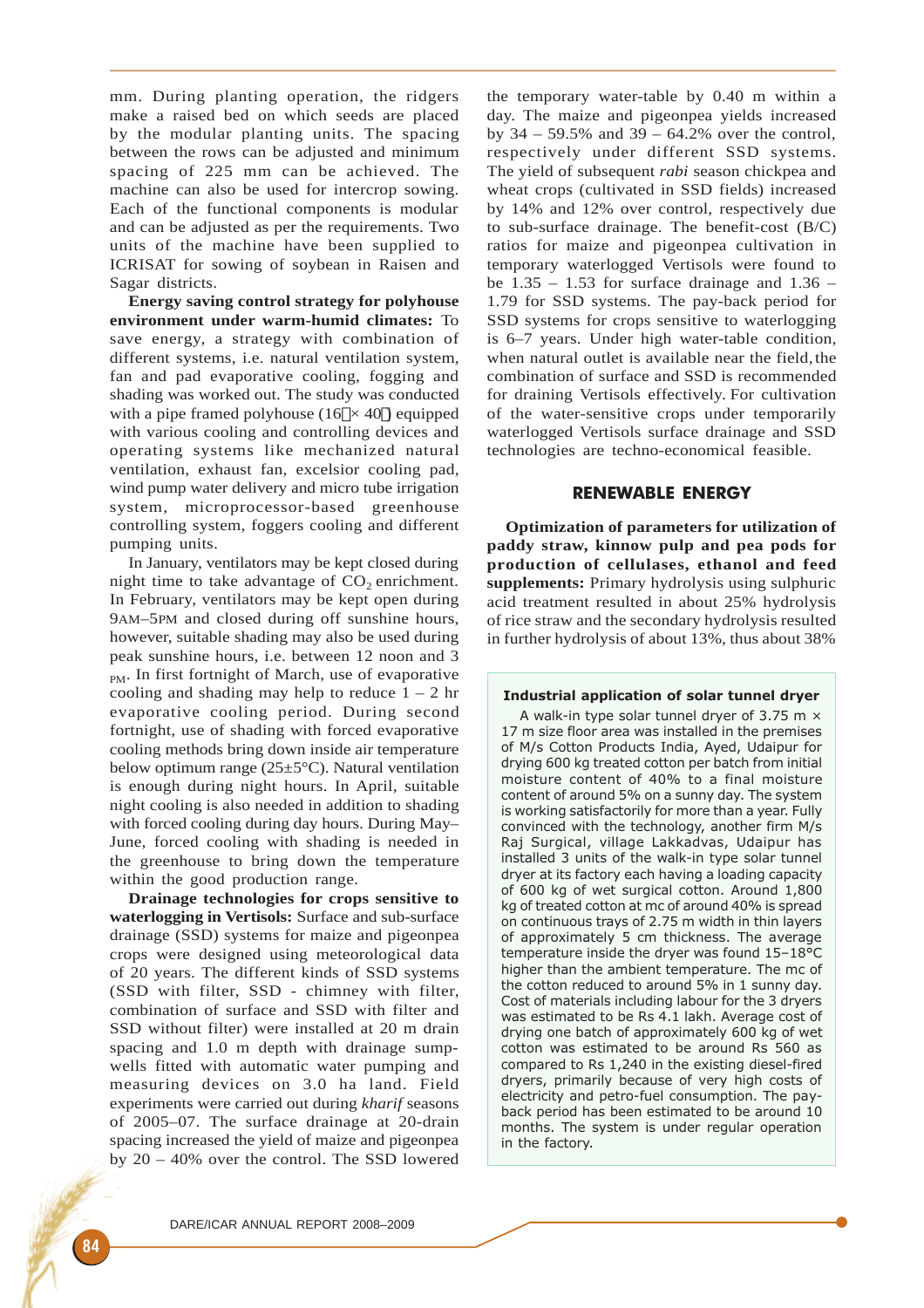sugars were produced from the 2-stage hydrolysis of paddy straw.The furfural, furan and phenolic compound concentration was relatively much less even at 4% oxalic acid (w/v) concentration as compared to the production of furfural, furan and phenolic compound even at lower concentrations of strong acids such as HCl and  $H_2SO_4$ . Supplementing kinnow pulp with wheat bran in 3:2 in simple distilled water resulted in FPase and ß- glucosidase activity of 13.2 and 12.8 IU/gds and a ratio of nearly 1:1 which is considered to be most appropriate for achieving ideal saccharification efficiency of pretreated lignocellulosic material. Employing co-cultures of *Trichoderma reesei* RC 30 and *Aspergillus niger* BC 1 in the ratio 1:1 on paddy straw and wheat bran combination of 3:2 resulted in FPase, CMCase and ß- glucosidase activity of 28 IU/gds, 46 IU/gds and 25 IU/gds, respectively.Acid hydrolysate of kinnow waste using mild HCl without any detoxification treatment resulted in an ethanol concentration of 12g/l from total sugar concentration of 44g/l obtained by acid hydrolysis process with a fermentation efficiency of about 58%.

**Solar dryer for silk cocoon drying:** The solar dryer was evaluated for drying 50 kg of raw silk cocoons during March–May 2008. The cocoons were uniformly loaded in 30 trays (4.0 kg/m2). The moisture content of raw silk cocoons reduced from 60.7% to 11.8% (wb) during 18 sun-shine hours in March. The solar intensity during drying was 600–900 W/m2 and air flow rate was about 480 m3/hr. The recommended moisture content for the dried cocoon is below 12%. Similarly, the moisture content of raw silk cocoons reduced from 60.2% to 11.5% (wb) during 16 sun-shine hours in May 2008. The solar intensity during drying process was 650–1,000 W/m2 and airflow rate was 480 m3/hr. The average rendita of the dried silk cocoons in the solar drier was 7.75 as compared to 7.78 in the electrical-dried cocoons. The reelability of the solar-dried cocoons were found to be at par with the electrical-dried cocoons. The average tenacity (load to break the thread) of the silk thread of 22 denier obtained from solardried and electrical-dried cocoons were 0.77 N and 0.75 N, respectively. The strength of the solardried cocoon thread and electrical-dried cocoon thread were 323.3 N/mm2 and 314.6 N/mm2, respectively. There was no significant difference in strength of thread between the solar and electrically-dried cocoon threads.

**Moving platform type wood cutter:** A moving platform type wood cutter using 30 cm diameter carbide tipped circular saw blade and powered with a 3-hp electric motor was developed for preparing the feed for a gasifier. The cutter was extensively tested on dry and freshly harvested

*Prosopis juliflora* and mixed wood logs of 25 – 50 mm diameter. Three different types of blades having 40, 60 and 80 teeth were tried for their performance and the blade with 80 teeth gave the best performance. The output of the machine with 40 mm length size cuts was in the range of 225 – 250 kg/hr as against the presently used machine which gives output between 60 and 90 kg/hr. The moisture content of the freshly harvested wood logs was 39%. The energy required in cutting was 4 – 6 kWh/tonne and cost of sizing wood (when the length of cut was 4 cm) was between Rs 120 and 125/tonne of wood.

**Technology for ethyl easter of jatropha oil:** A simple process for ethyl estrification of jatropha oil was standardized to achieve maximum recovery of ester having low kinematic viscosity. Raw jatropha oil at 6:1 molar ratio may be reacted with 170° proof ethanol (moisture content 15%) at 70 – 75°C reaction temperature for 90 min. in presence of 3% KOH and then allowed to settle for 24 hr to get maximum ester recovery of around 83% with lowest kinematic viscosity of 5.39 cS. The relative fatty ester content of jatropha oil ethyl ester had 47.2% oleic acid ester, followed by 30.9% linoleic acid ester, 13.6% palmitic acid ester and 6.2% stearic acid ester.

**Paddy straw-based biomethanation system:** Based on the results of laboratory and pilot plant study a field scale 50 kg/day mesophilic plant to

## Industrial application of packed bed solar air heater

M/s Vishwa Karma Solar Energy Corporation, Phillaur under the technical guidance of PAU centre of AICRP on RES, installed a solar drying system equipped with 30 packed bed type SAH panels, each of 1.5 m  $\times$  0.9 m size in the premises of CIPHET, Ludhiana during 2004 – 05. Recently, the firm has installed a SAH system to supplement the heat requirement for drying of bleached wool at factory site of M/s Raghav Woolen Mills at Ludhiana. The factory is drying bleached wool using diesel-fired air heating system. Seventy two packed bed type SAH panels, each of 1.25 m<sup>2</sup> area were installed at the roof of the factory to produce hot air for use in the factory. Temperature of the hot air varies in the range of 50–55°C and average thermal efficiency of the system is around 35%. The annual diesel consumption before installation of the solar air heating system was around 21.8 k litres. The diesel consumption after installation of solar air heating system has reduced to 15.6 k litres, resulting in a saving of diesel by around 28%. The total investment of Rs 5.5 lakh for the system will be paid back over a period of 2.7 years. The expected life of the system is 15– 20 years. The system has recently been sanctioned a subsidy of Rs 1.58 lakh by MNRE, GOI. The pay-back period with subsidy has been computed as 1.95 years.